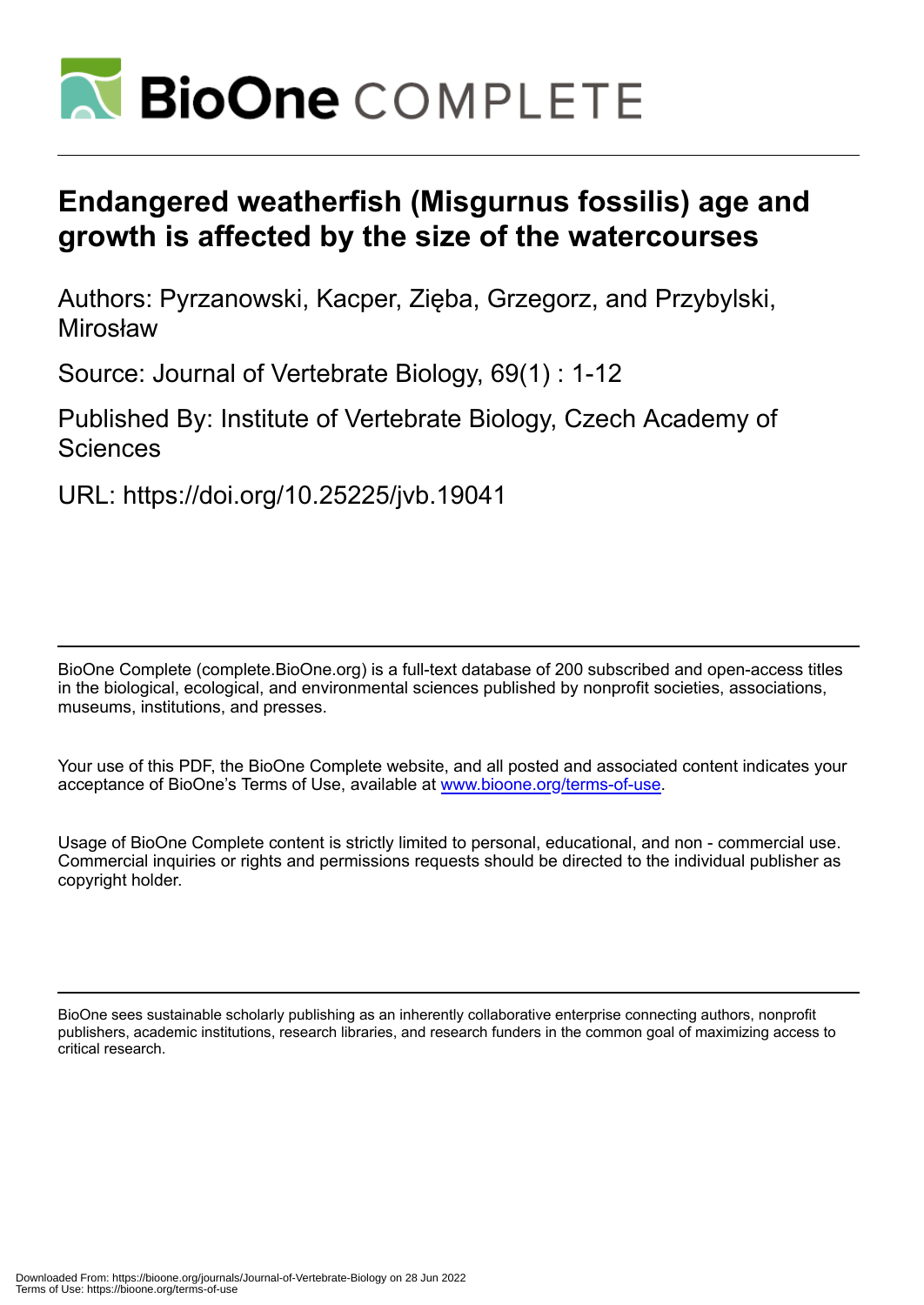# <span id="page-1-0"></span>**Endangered weatherfish (***Misgurnus fossilis***) age and growth is affected by the size of the watercourses**

Kacper PYRZANOWSKI\* , Grzegorz ZIĘBA and Mirosław PRZYBYLSKI

*Department of Ecology and Vertebrate Zoology, Faculty of Biology and Environmental Protection, University of Łódź, 12/16 Banacha Street, 90-237 Łódź, Poland; e-mail: kacper.pyrzanowski@biol.uni.lodz.pl*

 Received 2 September 2019; Accepted 10 September 2019; Published online 6 February 2020

**Abstract.** The age and growth of weatherfish (*Misgurnus fossilis*), an endangered and protected freshwater fish with a poorly known life history, was studied in two watercourses (the River Ner and the Nowy Rów canal, Poland). The weight, length and sagittal otoliths of 166 specimens collected in April 2015 were measured for weight-length relationships, ageing and back-calculation of length at age. At both sites sex ratio did not differ from 1:1. Weatherfish otoliths were small, elliptic (1.85 mm longer axes of the largest otolith) and the annuli were clearly visible. Female lifespan was six years but the oldest males were four and five years. In both sites populations were dominated by 2+ (the River Ner) and 3+ (the Nowy Rów canal) specimens. In general, weatherfish grows isometrically  $(b = 3)$  and the intercept of the weight-length relationship differ between study sites but not between sexes. Its total length (TL) was predicted by an interaction between sex and age, as well as capture site and age. Back-calculated estimates of TL fitted a von Bertalanffy growth function, though Taylor's criterion showed that the asymptotic length were overestimated. Multiple comparisons of the von Bertalanffy growth function parameter revealed difference between sexes and sites.

**Key words:** otolith, von Bertalanffy growth function, weight-length relationship, GLMM, mudloach, threatened cobitid

# Introduction

Body size is the most important attribute of an organism, imposing limitations on many features of structure and function. In teleost fishes, body size is a key characteristic (Moyle & Cech 2000) and many life history traits, such as mortality rate and reproductive success, show strong correlations with this parameter (Wootton 1992, Froese 2005). Understanding growth, in consequence, is a crucial step in describing the selective forces that shape teleost life-history evolution (Wootton 1998).

Somatic growth is the product of the input and output of energy resources (Weatherley & Gill 1987). In fish, in contrast to poikilotherms, growth is indeterminate and shows enormous plasticity in response to the environment (Wootton 1998). Although the biology of most of European fishes is well characterised and described (for summary see: Kottelat & Freyhof 2007) some features of the life-history of widely distributed fish are still poorly understood. One such species is the weatherfish (*Misgurnus fossilis*) (L. 1758), the largest freshwater cobitid, naturally distributed through Central and Eastern Europe (Kottelat & Freyhof 2007). Weatherfish inhabit warm, shallow waterbodies with substrates covered with a thick layer of organic matter, often overgrown by dense vegetation. Typical habitats for weatherfish are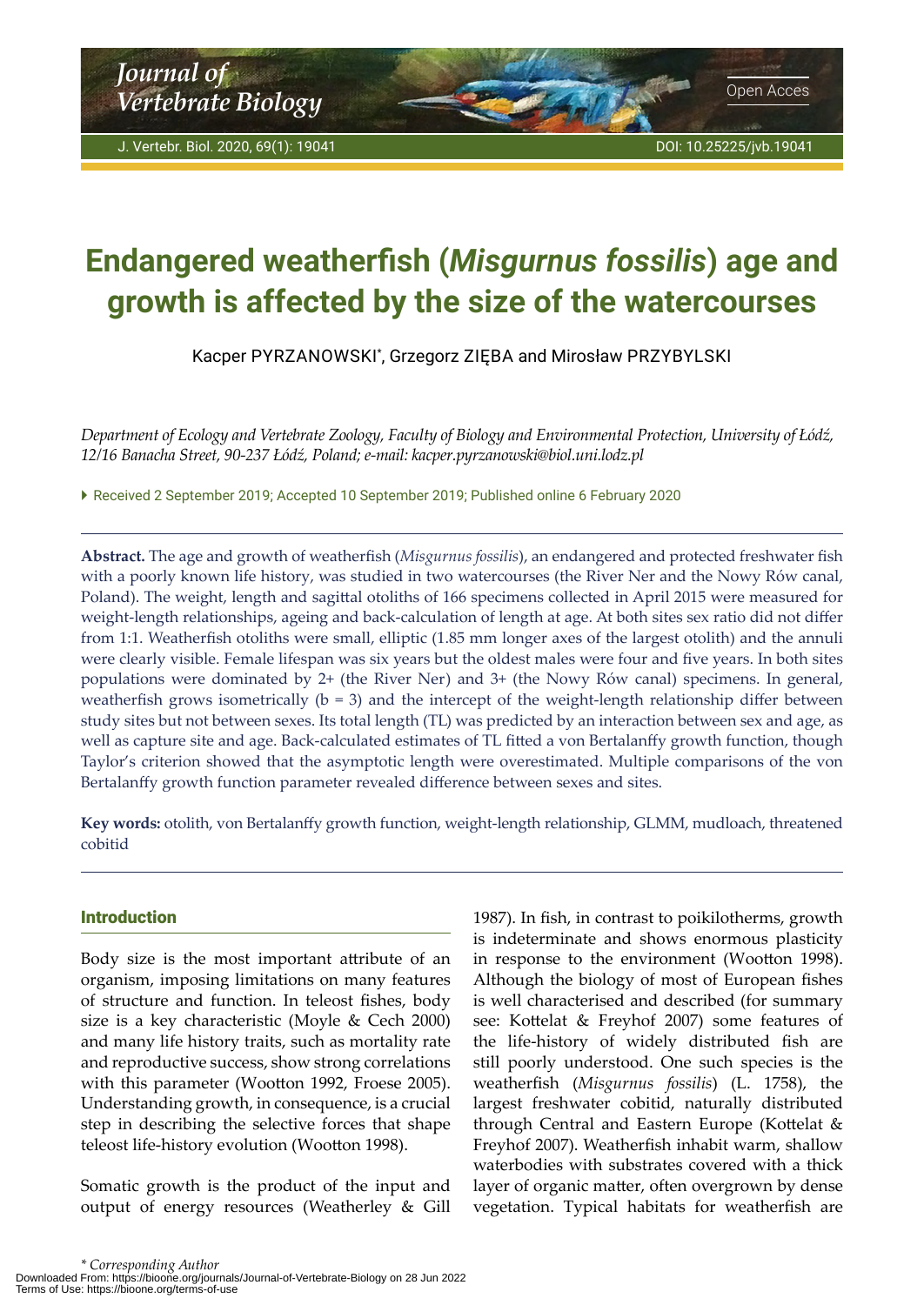slow-moving rivers, canals and drainage ditches, oxbow lakes and fishponds (Meyer & Hinrichs 2000, Pekárik et al. 2008, Mazurkiewicz 2012). This bottom-dwelling species burrows into soft substrates during dry periods or frosts (Boroń et al. 2002, Kottelat & Freyhof 2007).

In many European countries the weatherfish is classed as endangered due to habitat loss. As a consequence it was listed in European Fauna-Flora-Habitat and Natura 2000 directives (Annex II of the Council Directive 92/43/EEC), representing a species of European Community interest (European Union 1992). It is also included in many national red lists of endangered and protected fish species (Drozd et al. 2009, Hartvich et al. 2010). In Europe the weatherfish has been classified as a species of low concern (LC) (Freyhof & Brooks 2011), but its genetic diversity is the lowest reported for any European freshwater fish (Bohlen et al. 2007). The weatherfish is also regarded as a species at high risk from pesticides (Ibrahim et al. 2013), and proposals have been made to raise its level of threat. Despite these concerns, basic information on weatherfish life-history traits, essential for its conservation, are lacking (Boroń et al. 2002, Kottelat & Freyhof 2007). The aim of present study was to address this shortfall in information and to provide detailed information on the age structure, growth pattern and weight-length relationships of weatherfish from two watercourses in Central and Western Poland. This information is intended to inform decision-makers responsible for conservation actions that might affect the species, such as desilting, and will provide life-history data for the species at the centre of its European range as a baseline for further research.

# Material and Methods

A total of 166 weatherfish were collected in April 2015 by electrofishing (EFGI 650, BSE Bretschneider Specialelektronik, Germany) from two watercourses: medium-sized lowland River Ner and a small drainage ditch the Nowy Rów. The River Ner (52°08′83.76′′ N, 18°87′70.17′′ E) has a straight, regulated and wide (20-25 m) corridor with steep banks. Current velocity was 10  $m<sup>3</sup> s<sup>-1</sup>$ and water depth varied between 0.5 and 1.0 m. The substrate was dominated by fine sand with submerged vegetation covering less than 1%. The Nowy Rów (51°12′38.29′′ N, 16°43′17.34′′ E) is a drainage canal with a uniform width (2-3 m) and steep banks. Current velocity was  $\leq 0.1 \text{ m}^3 \text{ s}^{-1}$  while water depth varied between 0.5 and 1.0 m. The

entire length of the watercourse was overgrown with submerged and emergent vegetation, covering approximately 70% of the water surface. The bottom substrate was dominated by sand covered with a thick layer of organic matter  $(> 0.5 \text{ m})$ . Both sites are located in Natura 2000 protected areas in the Bzura-Ner glacial valley (PLH100006) and Łęgi Odrzańskie (PLB020008), respectively. A total of 84 specimens were caught in the River Ner and 82 from Nowy Rów. In both cases the local weatherfish populations were sufficiently large to permit fish collection without posing any conservation threat. In contrast to the study sites, weatherfish typically occur at low densities (Pyrzanowski et al. 2015). Samples were obtained from short canal stretches. The presence of weatherfish at high dominance in the entire River Ner drainage, despite low water quality, was demonstrated in previous studies (Kostrzewa & Penczak 2002, Penczak et al. 2010).

After capture, fish were immediately euthanized with an overdose of clove oil (Javahery et al. 2012). They were subsequently frozen, stored and thawed before processing. In the laboratory all specimens were measured for total length (TL) and standard length (SL) to the nearest 1 mm and weighted (W) to the nearest 0.1 g. For analysis TL was used and was related to SL by the function:  $TL = 2.23 + 1.128$ SL,  $r^2$  = 0.998; n = 166 (major reduced axis, Smith 2009). After measurement, fish were dissected and sex was determined by inspection of the gonads. For each sampling site the sex ratio was tested for deviations from parity using a binomial test (Wilson & Hardy 2002). The  $\chi^2$  goodness of fit test was used to determine whether size frequency distributions differed significantly between sexes and sites following subdivided contingency table (i.e. a partitioned  $\chi^2$  analysis) (Zar 2010).

From each specimen the sagittal otoliths were extracted from the vestibular apparatus (cranial cavity), cleaned, stored dry and used for age determination. One otolith from each individual was attached to a slide using cyanoacrylate glue, then polished using emery paper with grit sizes of 30  $\mu$ m and 3  $\mu$ m. Prepared otoliths were immersed in glycerine and photographed under a stereomicroscope with transmitted and reflected light (Nikon SMZ1000, Japan). Blind readings of age (annuli) was conducted by three independent experimenters on images of otoliths.

In the event of a disagreement between experimenters over annuli counts, the disputed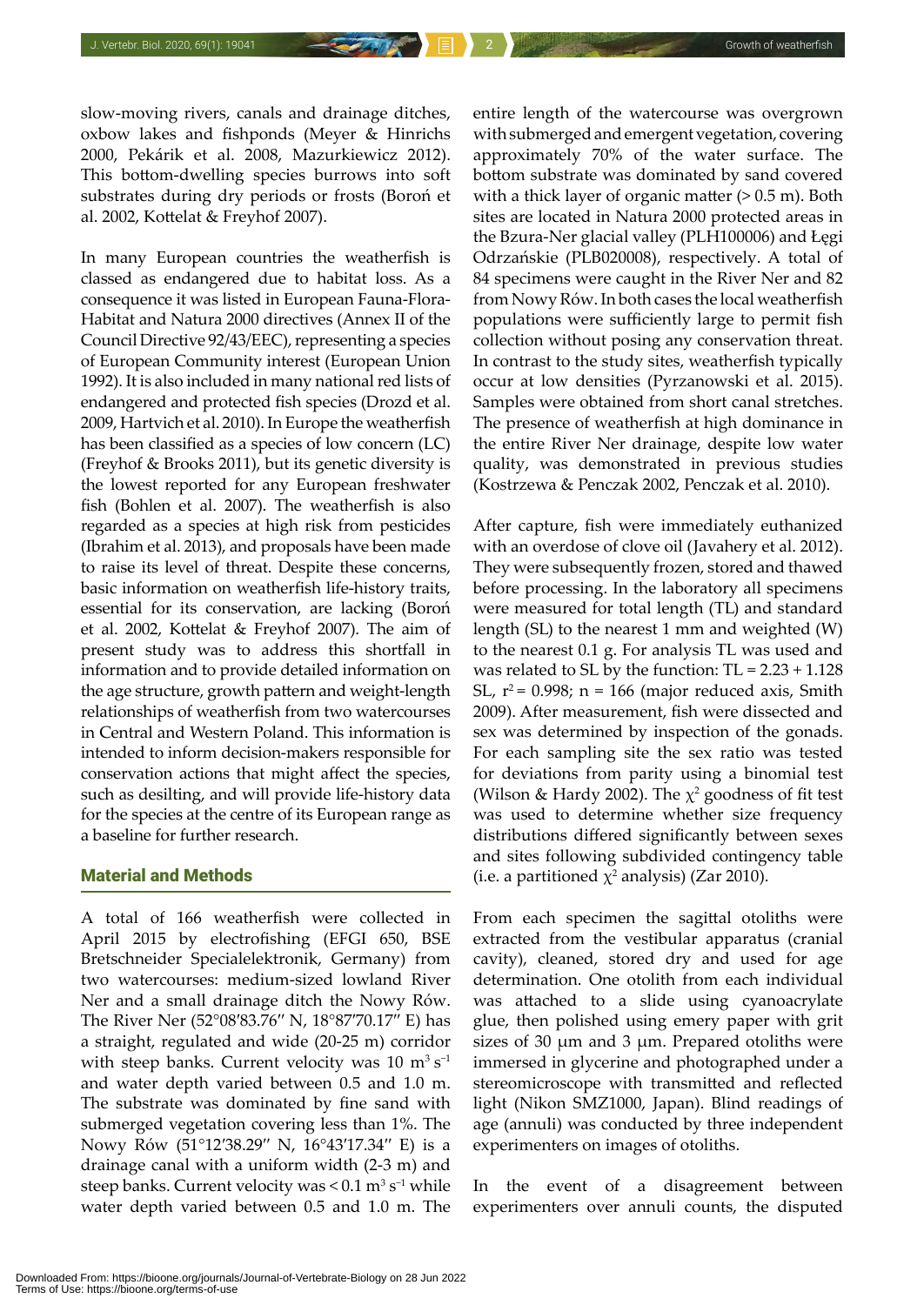otoliths were later re-examined by all experimenters until a consensus was reached. The age of a specimen (the total number of true annuli, taking the first winter ring as a reference) was determined when two or more readings agreed. Otoliths with ambiguous age readings (less than 5%) were discarded. Following ageing, the otoliths were measured to allow lengths at age to be derived by back-calculation based on the assumption of a constant proportional deviation from mean body size (Francis 1990). To do this the distance from the nucleus to the outside edge (total radius – OR) and to each annuli were measured along the longest axis of the elliptic otolith using LUCIA 4.61. Backcalculations were made by substituting otolith radii of respective annuli to a linear regression of fish total length (TL) on total radius (OR), with a different function fitted for each sex and site. Backcalculated length-at-age for each specimen was adjusted by proportion between observed and estimated length (Francis 1990). Individual age-atlength and back-calculated length data were used to construct length-age keys for each sex and site.

Fish size was modelled as a function of sex, age and sampling site. Because multiple sizeat-age data were available for each individual weatherfish, estimated from length-age keys, data were modelled using a general linear mixed model (GLMM) with fish sex (*fSex*), age (*age*) and capture site (*fSite*) as covariates (Zuur et al. 2009). A random intercept for fish identity was included in the model to introduce a correlation structure between length estimates for the same individual. Assuming estimates of fish length (*TL*) for fish *i* measured on sampling occasion *j* followed a Gaussian distribution with mean  $\mu_{ii'}$  the model was specified as:

 $TL_{ij} = N(\mu_{ij}, \sigma^2)$ E  $(TL_{ii}) = \mu_{ii}$  and var  $(TL_{ii}) = \sigma^2$  $\mu_{ij}$  = Intercept + *fSex*<sub>ij</sub> ×  $age_{ij}$  + *fSite*<sub>ij</sub> ×  $age_{ij}$  +  $a_j$  $a_i \sim N(0, \sigma_{\text{sample}}^2)$ 

The model was fitted using R (version 3.5.2; R Development Core Team 2018). To describe the growth of weatherfish over its lifespan we used the von Bertalanffy growth function (VBGF) defined as (von Bertalanffy 1957, Ricker 1975):

$$
L_{t} = L_{inf} (1 - \exp(-kt_{t} - t_{o})))
$$

where  $L_{t}$  is total length (TL in mm),  $L_{inf}$  is the asymptotic standard length (mm), *k* is the rate at which the asymptotic length is approached,  $t_a$ is the origin of the growth curve and *t* is age (in years). To judge the accuracy of the VBGR we used Taylor's criterion (Taylor 1962), which states that the asymptotic length is satisfactorily estimated when the maximum observed length represents approximately 95% of *Linf*.

Because the parameters *Linf* and *k* are inversely correlated (Moreau et al. 1985) the index of growth performance  $\varphi'$  (Munro & Pauly 1983) was calculated as:

$$
\varphi' = \log_{10}{(k)} + 2\log_{10}{(L_{inf})}
$$

Based on the back-calculated total length-atage, parameters of the VBGF and their standard errors for each sample, split by sex and site, were estimated by non-linear regression implemented in FiSAT (Gayanilo et al. 1994). Multiple comparisons of the VBGF parameters between sexes and water bodies were made using t-tests with sequential Bonferroni correction. To assess the pattern of



Fig. 1. Otolith of weatherfish in transient light (a) and in reflected light (b).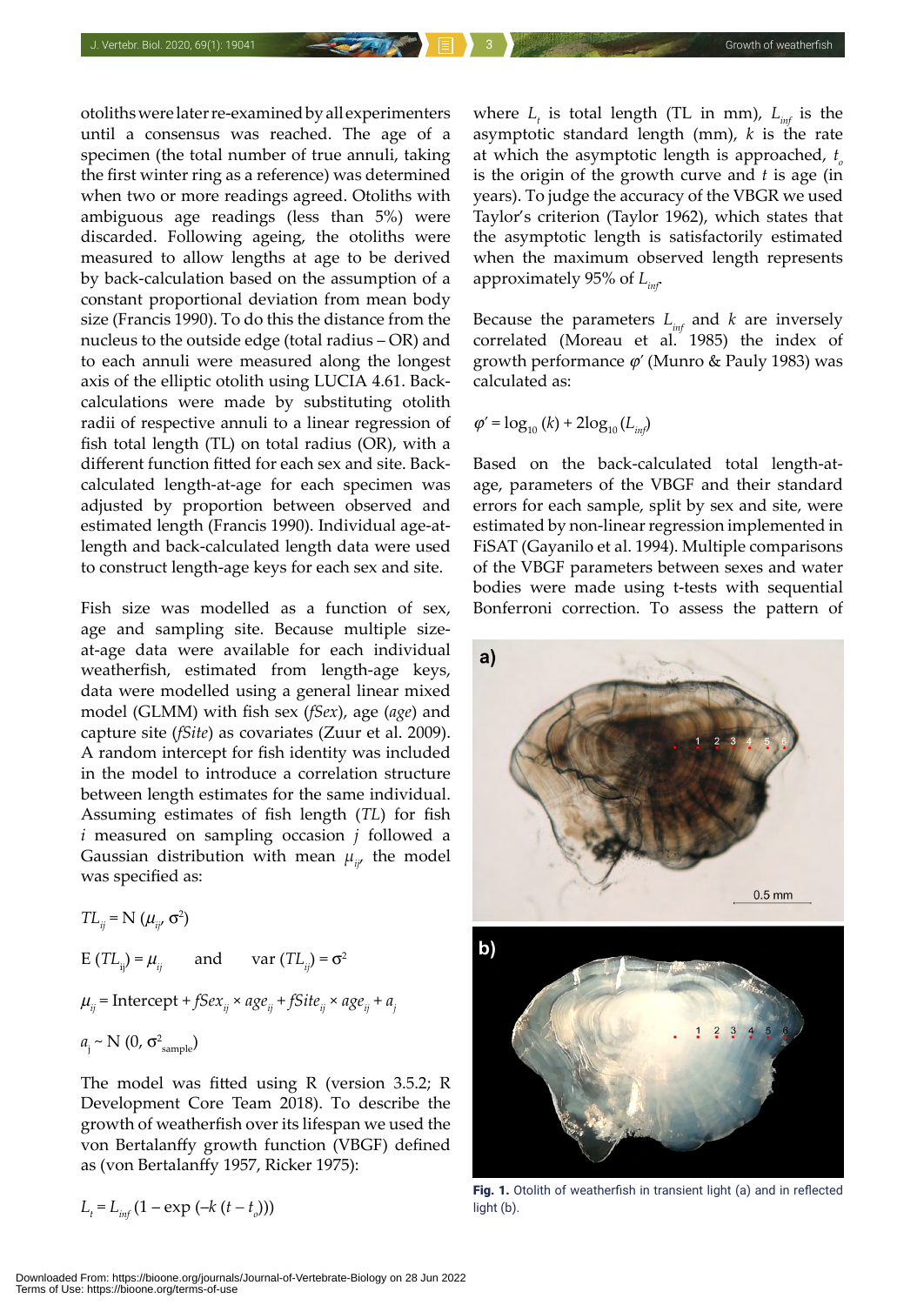growth; either isometric or allometric (Ricker 1975), the weight-length relationship (Le Cren 1951) was determined by linear regression (log-transformed data). The slopes (b-values) for sexes and sites were tested against isometry; i.e.  $b = 3$ , with Bailey's t-test. Differences between regressions were also estimated using analysis of covariance (ANCOVA) (Zar 2010).

Somatic condition factor (CF) was calculated using Fulton's coefficient (Le Cren 1951):

 $CF = 100 (W/TL<sup>3</sup>)$ 

where W is weight in g, and TL is total length in cm. Two-way ANOVA was used to test differences in CF between sexes and sites (Zar 2010). Diagnostic plots of residuals against fitted values and a QQ plot of residuals were used to assess the normality of residuals. Homoscedasticity was tested using Levene's test. If ANOVA showed a significant effect of any factor, the Honestly Significant Difference (HDS) Tukey post-hoc test was used to identify which factors differed. Analyses were performed using STATISTICA 10 (StatSoft 2011).

# Results

Sample size, fish length, weight and Fulton's condition index are presented in Table 1. In both sites, the sex ratio expressed as the proportion of males in the sample  $(f<sub>M</sub>)$  did not differ from parity;  $f_{\rm M}$  = 0.476 in the River Ner ( $p$  = 0.375) and  $f_{\rm M}$  = 0.451 in the Nowy Rów canal ( $p = 0.220$ ). Lengthfrequency differed significantly between sites and sexes (partitioned *χ<sup>2</sup> =* 57.83, df = 12, *p* < 0.001). Twoway ANOVA revealed that the Fulton coefficient differed significantly between sites ( $F_{1,162} = 9.39$ ,  $p =$ 0.003), but not between sexes ( $F_{1,162} = 3.82$ ,  $p = 0.052$ ), with no significant interaction between sex and site  $(F_{1162} = 0.429, p = 0.513)$ . A post-hoc HSD Tukey test showed that only females from the River Ner  $(F_{\text{Ner}})$ 

Table 1. Summary of sample size (n), total length (TL), body weight and Fulton's condition factor (CF) of weatherfish split by site of collection (site) and sex (sex). The same letters in superscripts denote groups that did not statistically differ (HSD Tukey post-hoc test).

| site              |      | <b>River Ner</b>    |                    | Nowy Rów canal       |            |  |  |
|-------------------|------|---------------------|--------------------|----------------------|------------|--|--|
| sex               |      | ${\bf F}$           | М                  | F                    | М          |  |  |
|                   | n    | 44                  | 40                 | 45                   | 37         |  |  |
| total length (mm) | mean | 143.5               | 129.7              | 144.2                | 143.4      |  |  |
|                   | sd   | 38.2                | 25.5               | 29.1                 | 21.9       |  |  |
|                   | min  | 90                  | 96                 | 114                  | 110        |  |  |
|                   | max  | 233                 | 173                | 247                  | 200        |  |  |
| weight (g)        | mean | 12.51               | 8.86               | 13.78                | 12.94      |  |  |
|                   | sd   | 9.73                | 4.94               | 13.69                | 6.51       |  |  |
|                   | min  | 2.75                | 3.06               | 6.12                 | 5.51       |  |  |
|                   | max  | 42.93               | 18.52              | 65.13                | 28.95      |  |  |
| CF                | mean | $3.51$ <sup>a</sup> | 3.70 <sup>ab</sup> | $3.86$ <sup>ab</sup> | $4.24^{b}$ |  |  |
|                   | sd   | 0.50                | 0.62               | 0.49                 | 1.71       |  |  |

**Table 2.** Length-weight regression parameters and their standard errors (SE) (log<sub>10</sub>-transformed data) for weatherfish collected from the River Ner and Nowy Rów canal.

| site                       | sex                   | a                           | SE a  | b                    | SE b        | $r^2$       | n  |          |
|----------------------------|-----------------------|-----------------------------|-------|----------------------|-------------|-------------|----|----------|
| River Ner                  | Females (A)           | 0.172<br>$-5.402$           |       | 2.974                | 0.080       | 0.970       | 44 | < 0.0001 |
|                            | Males $(B)$           | $-5.236$                    | 0.276 | 2.904                | 0.131       | 0.928       | 40 | < 0.0001 |
| Nowy Rów canal Females (C) |                       | $-6.008$                    | 0.215 | 3.275                | 0.100       | 0.961       | 45 | < 0.0001 |
|                            | Males $(D)$           | $-5.194$                    | 0.319 | 2.902                | 0.148       | 0.919       | 36 | < 0.0001 |
|                            |                       | slope comparisons           |       | $F_{3.157} = 2.1697$ |             | $p = 0.119$ |    |          |
|                            |                       | common regression slope (b) |       | 3.031                | 0.055       |             |    |          |
|                            | intercept comparisons |                             |       | $F_{3,163} = 5.0436$ | $p = 0.003$ |             |    |          |
|                            |                       |                             |       |                      |             |             |    |          |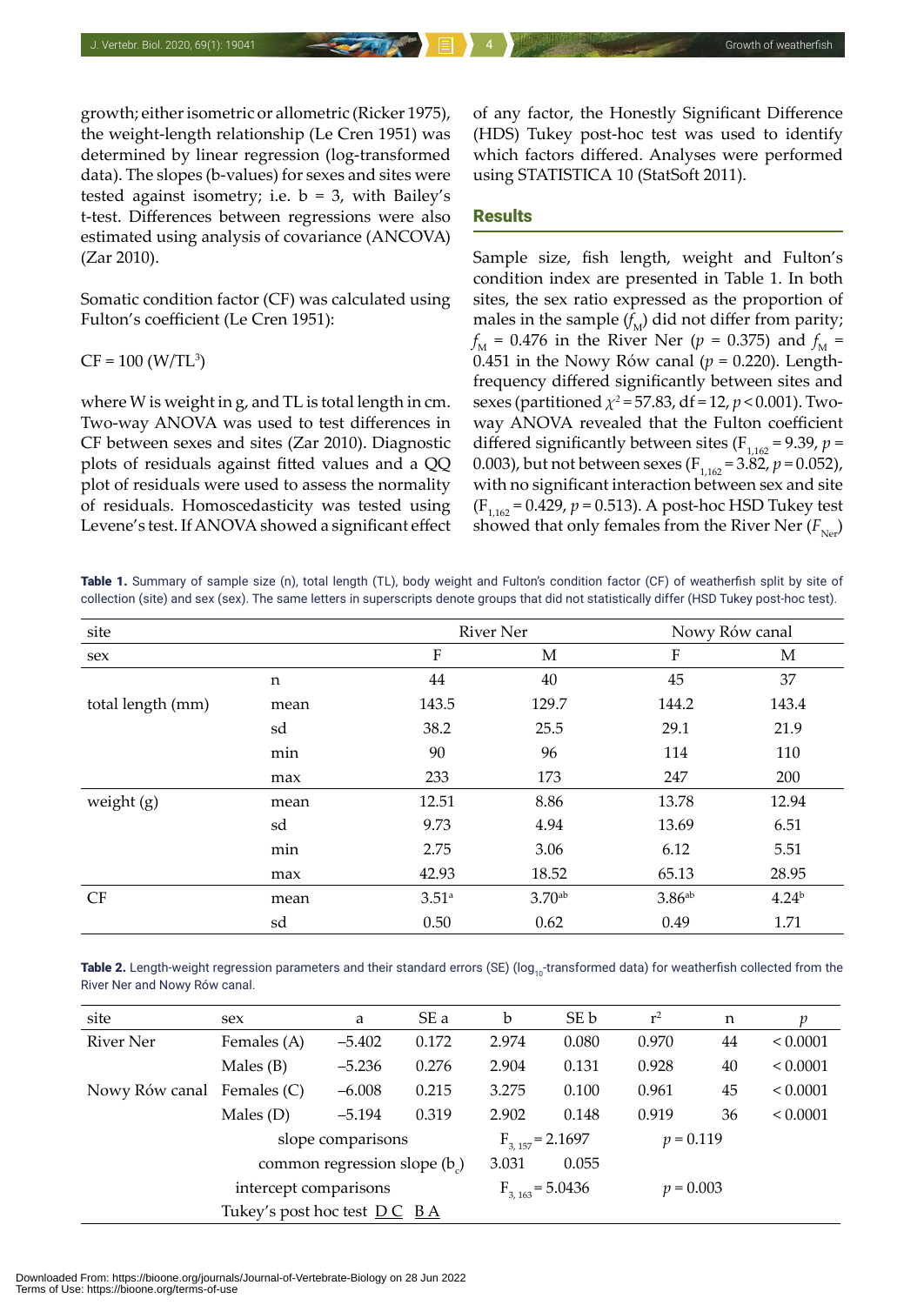|           | <b>River Ner</b> |                |                |                |                |              | Nowy Rów       |                |                             |                |                |                |                |             |              |   |              |                |                |                |                |
|-----------|------------------|----------------|----------------|----------------|----------------|--------------|----------------|----------------|-----------------------------|----------------|----------------|----------------|----------------|-------------|--------------|---|--------------|----------------|----------------|----------------|----------------|
|           |                  |                | Females        |                |                |              |                |                | Males                       |                |                |                | Females        |             |              |   |              |                | Males          |                |                |
| $TL$ (mm) | $\mathbf{1}$     | $\overline{2}$ | 3              | $\bf 4$        | $\overline{5}$ | 6            | $\mathbf{1}$   | $\overline{2}$ | $\ensuremath{\mathfrak{Z}}$ | $\overline{4}$ | 1              | $\overline{2}$ | 3              | $\bf 4$     | $\mathbf 5$  | 6 | $\mathbf{1}$ | $\overline{2}$ | $\mathfrak{Z}$ | $\overline{4}$ | $\overline{5}$ |
| $>50$     | $\overline{4}$   |                |                |                |                |              |                |                |                             |                |                |                |                |             |              |   | $\mathbf{1}$ |                |                |                |                |
| $51 - 60$ | 13               |                |                |                |                |              |                |                |                             |                |                |                |                |             |              |   | 19           |                |                |                |                |
| 61-70     | 13               | $\,8\,$        |                |                |                |              | 3              |                |                             |                | 3              |                |                |             |              |   | 15           | 7              |                |                |                |
| $71 - 80$ | $\overline{7}$   | 6              |                |                |                |              | $14\,$         |                |                             |                | 26             |                |                |             |              |   |              | 24             |                |                |                |
| 81-90     | $\overline{4}$   | $\overline{7}$ |                |                |                |              | $\overline{4}$ | 12             |                             |                | $\overline{7}$ | 15             |                |             |              |   |              | 6              | 17             |                |                |
| 91-100    |                  | $\mathfrak{Z}$ |                |                |                |              | $\overline{4}$ | $\overline{5}$ |                             |                | 3              | 13             |                |             |              |   |              | $\mathbf{1}$   | 13             |                |                |
| 101-110   |                  | 5              | $\overline{2}$ |                |                |              | 9              | $\overline{4}$ |                             |                | $\overline{2}$ | $\overline{2}$ | $1\,$          |             |              |   |              |                | $\overline{4}$ | $\mathbf{1}$   |                |
| 111-120   |                  | $\overline{4}$ | $\mathbf{1}$   |                |                |              | $\overline{2}$ | $\overline{7}$ | $\mathbf{1}$                |                |                | $\mathfrak{Z}$ |                |             |              |   |              |                | $\mathbf{1}$   | $\overline{4}$ |                |
| 121-130   |                  | $\overline{7}$ | $\mathfrak{Z}$ | $\mathbf{1}$   |                |              |                | 9              | $\mathbf{1}$                |                |                | $\overline{2}$ | $\mathbf{1}$   |             |              |   |              |                |                | $\overline{2}$ |                |
| 131-140   |                  |                | 6              | $\overline{2}$ |                |              |                | 5              | 1                           |                |                |                | $\overline{2}$ |             |              |   |              |                |                | $\mathbf{1}$   | $\overline{2}$ |
| 141-150   |                  | $\mathbf{1}$   | $\mathbf 5$    | 6              |                |              |                |                | 11                          |                |                |                | $\mathbf{1}$   | $\mathbf 1$ |              |   |              |                |                |                | $\mathbf 1$    |
| 151-160   |                  |                |                | 3              |                |              |                |                | $\overline{2}$              | $\mathbf 5$    |                |                | $\mathbf{1}$   | 3           |              |   |              |                |                |                |                |
| 161-170   |                  |                |                | 3              |                |              |                |                |                             | $\mathbf{1}$   |                |                |                |             | $\mathbf{1}$ |   |              |                |                |                |                |
| 171-180   |                  |                | $\mathbf{1}$   |                | 3              |              |                |                |                             |                |                |                |                |             |              | 1 |              |                |                |                |                |
| 181-190   |                  |                |                | $\mathbf{1}$   |                |              |                |                |                             |                |                |                |                |             | $\mathbf{1}$ |   |              |                |                |                |                |
| 191-200   |                  |                |                |                |                | $\mathbf{1}$ |                |                |                             |                |                |                |                |             |              |   |              |                |                |                |                |
| 201-210   |                  |                |                |                | $\mathbf 1$    |              |                |                |                             |                |                |                |                |             |              |   |              |                |                |                |                |
| 211-220   |                  |                |                |                |                | $\mathbf{1}$ |                |                |                             |                |                |                |                |             |              |   |              |                |                |                |                |

Table 3. Back-calculated length-age keys for female and male weatherfish from the River Ner and the Nowy Rów canal.

Table 4. Summary of Gaussian generalized linear mixed model (GLMM) for modelling weatherfish total length (TL) as a function of sex (*fSex*), age (*age*) and capture site (*fSite*) as main effects with fish identity included as a random term in the model.

| Model parameter                   | Estimate | SЕ   |              |
|-----------------------------------|----------|------|--------------|
| Intercept                         | 53.09    | 1.94 | ${}_{0.001}$ |
| $f$ Se $x$ <sub>(male)</sub>      | 1.50     | 2.28 | 0.511        |
| age                               | 21.96    | 0.36 | ${}_{0.001}$ |
| $f\!Site_{_{(\textrm{NowyRow})}}$ | $-10.00$ | 2.28 | ${}_{0.001}$ |
| $fSex_{(male)} \times age$        | $-3.59$  | 0.43 | ${}_{0.001}$ |
| $fSite_{(NowyRow)}$<br>× age      | $-3.53$  | 0.43 | ${}_{0.001}$ |

had a lower condition than males from the Nowy Rów canal ( $M_{\text{cand}}$ ) while other groups did not differ significantly (Table 1).

The relationship between TL and W for each site and sex are presented in Table 2. The slope (b) coefficients indicated isometric growth for females in the River Ner (b = 2.97, t = 0.33, df = 42, *p* = 0.375) and for males from both: the River Ner ( $b = 2.90$ , t = 0.73, df = 38, *p* = 0.301) and the Nowy Rów (b = 2.90, t = 0.66, df = 34, *p* = 0.317). However, females in the Nowy Rów  $(b = 3.28)$  had a regression coefficient significantly greater than  $b = 3$  ( $t = 2.75$ ,

df = 43, *p* < 0.001). ANCOVA demonstrated a lack of differences in slopes between sites (Table 2). Estimated intercepts for the regression between TL and W did not differ between males and females but there was a significant difference between sites (Table 2).

Of 166 otoliths that were examined, 157 (95.1%) were readable, with 80 collected from fish from the River Ner and 77 from Nowy Rów used to age weatherfish. Otoliths of weatherfish are small and have an irregular elliptical shape with numerous insets. The largest otolith measured 1.85 mm (long axis) and 0.93 mm (short axis). They are characterised by high transparency with annuli unambiguous and with no false annuli. Difficulties in determining the most representative radius were associated with accurately measuring distances between individual annuli (Fig. 1). In the case of larger and older individuals, annual rings at the central region of the otolith were more visible in transient light (Fig. 1a) while growth checks at the margins were more pronounced in reflected light (Fig. 1b).

Determination of age based on otoliths for weatherfish from the River Ner indicated five age classes (2+ to 6+) for females, and four (2+ to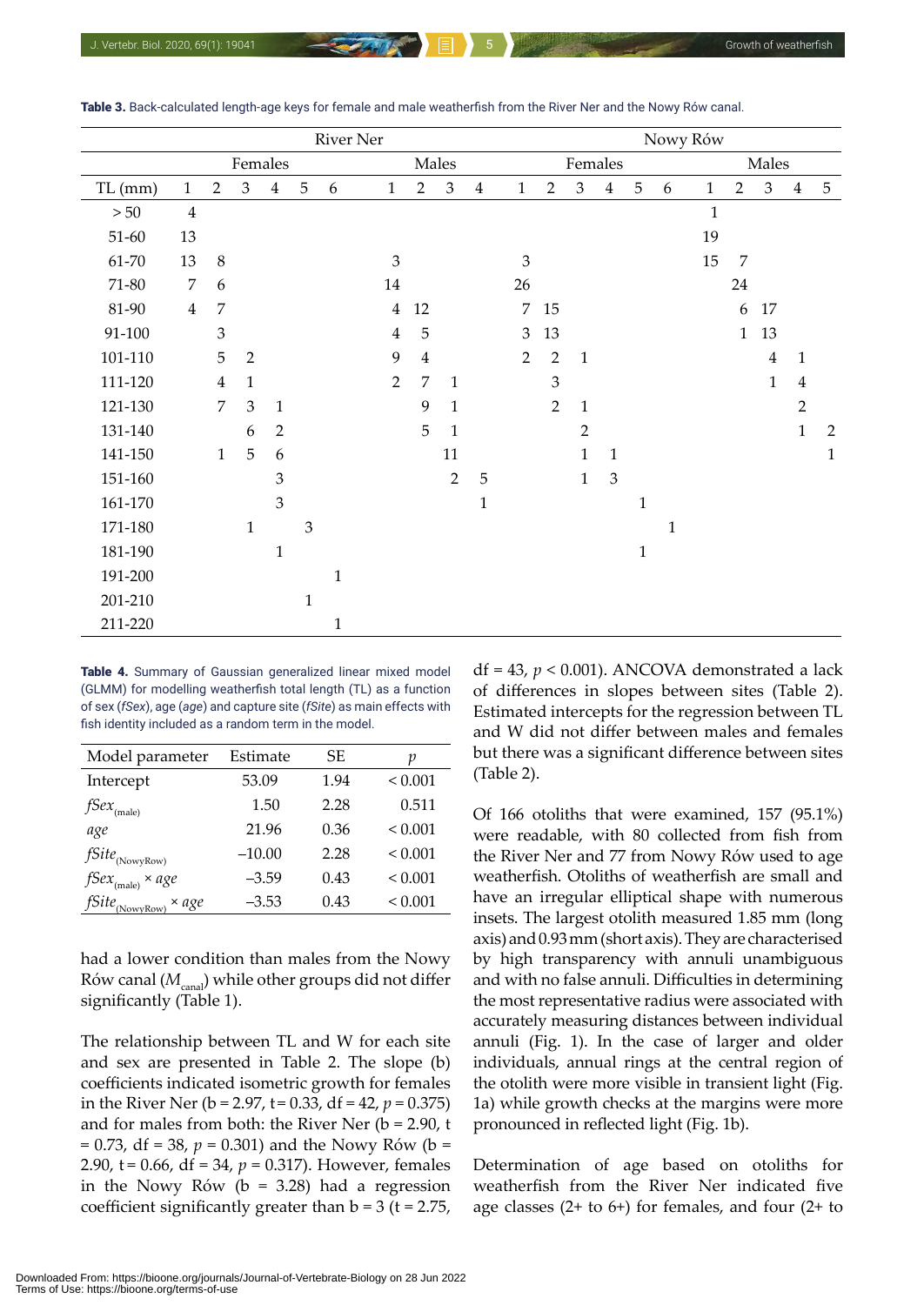|                                   |                  |                            | Female   |           |          | Male             |  |           |                   |  |  |  |
|-----------------------------------|------------------|----------------------------|----------|-----------|----------|------------------|--|-----------|-------------------|--|--|--|
|                                   | <b>River Ner</b> |                            | Nowy Rów | canal     |          | <b>River Ner</b> |  |           | Nowy Rów<br>canal |  |  |  |
|                                   |                  | $\ensuremath{\mathsf{SE}}$ |          | <b>SE</b> |          |                  |  | <b>SE</b> |                   |  |  |  |
| $L_{_{inf}}$                      | 304.5            | 178.3                      | 264.0    | 147.7     | 196.5    | 233.0            |  | 207.0     | 124.9             |  |  |  |
| $\boldsymbol{k}$                  | 0.150            | 0.157                      | 0.143    | 0.138     | 0.203    | 0.485            |  | 0.162     | 0.178             |  |  |  |
| $t_{o}$                           | $-0.917$         | 0.888                      | $-0.801$ | 0.745     | $-1.216$ | 2.183            |  | $-1.102$  | 0.939             |  |  |  |
| $\phi'$                           | 4.142            | 0.821                      | 4.000    | 0.691     | 3.893    | 1.471            |  | 3.841     | 0.199             |  |  |  |
| $r^2$                             | 0.836            |                            | 0.866    |           | 0.784    |                  |  | 0.812     |                   |  |  |  |
| ad $r^2$                          | 0.805            |                            |          | 0.841     |          | 0.654            |  |           | 0.807             |  |  |  |
| $\mathbf n$                       | 116              |                            |          | 136       |          | 100              |  |           | 177               |  |  |  |
| max $TL_{\scriptscriptstyle obs}$ | 223              |                            |          | 230       |          | 168              |  | 200.5     |                   |  |  |  |
| lifespan                          | 6                |                            |          | 6         |          | $\overline{4}$   |  |           | 5                 |  |  |  |
| Taylor's $(\%)$                   | 73.2             |                            |          | 87.1      |          | 85.5             |  |           | 96.9              |  |  |  |

**Table 5.** Estimation of von Bertalanffy growth function (VBGF) parameters and their asymptotic standard errors (SE) for weatherfish in the River Ner and the Nowy Rów canal.

Taylor's (%) – the criterion for the fit of the von Bertalanffy growth function (VBGF) to the data; i.e. the maximum observed length (*TL*<sub>oba</sub>) as the percentage of asymptotic length (*Linf*).

5+) for males. Similarly, in the Nowy Rów canal population, females comprised five age classes (2+ to 6+), while males were represented by three (2+ to 4+). At both sites fish younger than 2+ were not observed. Thus weatherfish appeared to differ in longevity in relation to sex and sites; in the River Ner the oldest females were 6+ years and males were 5+, while in the Nowy Rów, the oldest females were 6+ and males 4+ years.

The relationship between otolith radius (OR) and fish length (TL) (data pooled for females and males; separately for both capture sites) were: River Ner, TL =  $1.60 + 279.15 \times \text{OR}$  (r<sup>2</sup> = 0.42; n = 80); Nowy Rów TL =  $40.05 + 180.81 \times \text{OR}$  (r<sup>2</sup> = 0.71; n = 77). These functions were used for back-calculation of total lengths-at-age (Table 3). Weatherfish total length was predicted by an interaction between sex and age, as well as capture site and age (Table 4). Females tended to be larger than males at a given age, irrespective of site of collection, while fish from the River Ner tended to be larger than those from Nowy Rów canal, irrespective of sex.

Back-calculated TL showed a good fit to the von Bertalanffy growth model (Table 5). However, according to Taylor's criterion the von Bertalanffy growth function can be considered to describe growth well if the maximum observed length is approximately 95% of *Linf*. In the study populations the maximum observed lengths varied from 73 to

97% of  $L_{inf}$  (Table 5), suggesting that asymptotic lengths were overestimated. Only males sampled in the Nowy Rów canal met Taylor's criterion (Table 5). Multiple comparisons of the von Bertalanffy growth function parameter presented in Table 4 revealed differences between sexes and sites. Female asymptotic length in the River Ner was higher than for females from the Nowy Rów canal (t = 2.24, df = 248,  $p = 0.033$ ) and differed significantly from that for males from both sites (River Ner: t = 5.60, df = 231, *p* < 0.001; Nowy Rów, t = 5.40, df = 214,  $p < 0.001$ ). However there were no differences in this parameter for males between sites (t = 0.56, df = 215, *p* = 0.339). Females from the River Ner and Nowy Rów differed in asymptotic length from males originating from both sites: females from the River Ner and males from the River Ner (t = 5.60, df = 232, *p* < 0.001); females from the River Ner and males from Nowy Rów (t = 5.39, df = 215,  $p < 0.001$ ); females from the Nowy Rów and males from the Nowy Rów ( $t = 3.50$ ,  $p < 0.001$ ); females from the Nowy Rów and males from the River Ner (t = 3.45, df = 251, *p* = 0.001).

#### **Discussion**

The weatherfish is the largest loach species in Europe (Kottelat & Freyhof 2007). This fish has been reported to grow to a TL of 300 mm (Muus & Dahlström 1968), but with variation in its maximum observed size from 265 mm (SL) (Oliva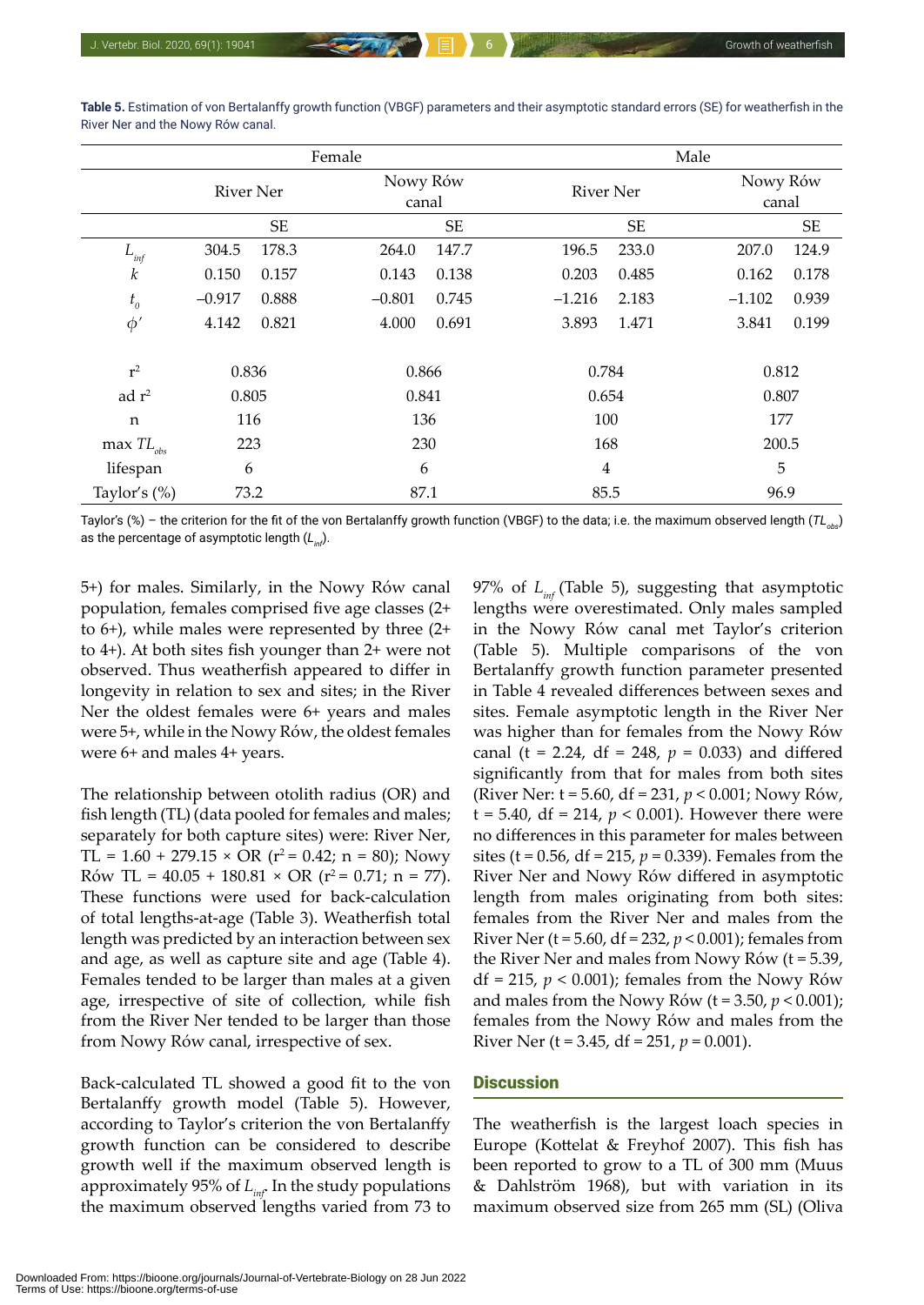& Chitravadivelu 1973) to 350 mm (TL) (Berg 1949). Kottelat & Freyhof (2007) state that the maximum length (TL) is 270 mm. The largest weatherfish individual from the Rivers Odra and Vistula had a maximum of only 235 mm (SL) (Kotusz 1996). Weatherfish maximum body size is sexually dimorphic, with females expressing a larger sizeat-age than males (Boroń 2000, Boroń et al. 2002, Kottelat & Freyhof 2007). In a drainage canal in the lower Havel flats, Saxony-Anhalt (Germany) the largest females were 279 mm (TL), while males only achieved a maximum size of 220 mm (Meyer & Hinrichs 2000). Weatherfish collected by Drozd et al. (2009) in April 2007 from a floodplain area of the River Lužnice (Czech Republic) were even smaller; the largest female measured 241 mm (SL) and males 190 mm (SL). Thus fish examined in the present study were of the same size range as those from other European water bodies. The largest female did not exceed 250 mm (TL), while the largest male measured only 200 mm (TL), both from the Nowy Rów canal. A strong correlation between female fecundity and body size is often cited as the reason for larger female body size in teleosts (e.g. Wootton 1998, Froese 2005). This pattern is often observed in small fishes, and is also a feature of other cobitid species; e.g. *Cobitis paludica* (Przybylski & Valladolid 2000), *Cobitis elongatoides* (Erös 2000), *Cobitis narentana* (Schneider et al. 2000, Zanella et al. 2003), *Cobitis taenia* (Slavík & Ráb 1995, Kostrzewa et al. 2003) and *Cobitis calderoni*  (Valladolid & Przybylski 2008).

Variability in traits associated with fish body length (e.g. maximal length at maximal age) may be explained by latitude, which has proven reliable in explaining size differences in multiple European freshwater stream fishes (Blanck & Lamouroux 2007). However, for populations in close proximity; such as the River Ner and Nowy Rów canal, observed differences in life-history traits more likely result from local scale among-habitat variability in abiotic and biotic factors. Large rivers may secure long-time persistence of local fish populations, and consequently positively influence their growth rate, owing to lower susceptibility to changes in abiotic conditions and higher diversity of microhabitats available for particular fish species and their prey. However, this outcome may not be the case for small, human-maintained habitats, like Nowy Rów, where not only the changes in abiotic factors (e.g. water level depletion, drop in water oxygenation, rise of water temperature) are more severe, but also higher conspecific densities may

lead to depensatory growth, resulting in an increase in relative fish size differences, thereby influencing fish survival and fecundity (Wootton 1998).

The only published data on weight-length relationships for weatherfish come from Belgium (Verreycken et al. 2011). Although data from Belgium did not include sex and habitat variation, the average non-linearized regression parameters and their 95% CI (Verreycken et al. 2011) can be compared with our pooled data (Table 2). The slope of the regression for the Belgian population differs slightly from that for Polish populations, but still indicates an isometric weight-length relationship. The intercept of the regression for Polish populations (–2.68) is higher than that for data from Belgium (–5.50). This difference in the scaling of the relationship probably arises from the small Belgian dataset ( $N = 24$ ) with a narrow TL range from 126 to 233 mm (Verreycken et al. 2011). The slope of the weight-length relationship is frequently used as a measure of fish condition (Le Cren 1951, Froese 2006), especially when Fulton's coefficient is positively skewed and correlates with fish size (Bolger & Connolly 1989). In this situation, body form and condition are consistent for small and large individuals, and is evident for weatherfish from Polish and Belgian populations.

Weatherfish from the Nowy Rów drainage canal, tended to be heavier at a given length than those from the River Ner, and had a slightly higher condition factor. The population density of weatherfish in the Nowy Rów canal was over 26 times that in the River Ner (2.1 *vs.* 0.08 indiv. m<sup>-2</sup>, respectively). While body condition is often negatively density dependent, high population density can also indicate high habitat quality (Van Horne 1983, Wilson et al. 2015). This finding implies that drainage canals might provide a favourable habitat for weatherfish, in this case supporting a population density exceeding one indiv. m–2 (Meyer & Hinrichs 2000, Pyrzanowski et al*.* 2015). Until recently, a high density of weatherfish was also observed in the River Ner, but along with an improvement in water quality and gradual increase in other fish species, potentially leading to an increase in interspecific competition, a decrease in the number of the weatherfish has been observed (Kostrzewa & Penczak 2002, Penczak et al. 2010). The weatherfish often inhabits drainage channel systems that are under high agricultural influence (Stoate et al. 2009) and the fish is known to be highly dependent on sediment quality due to its benthic lifestyle (Meyer & Hinrichs 2000, Kottelat & Freyhof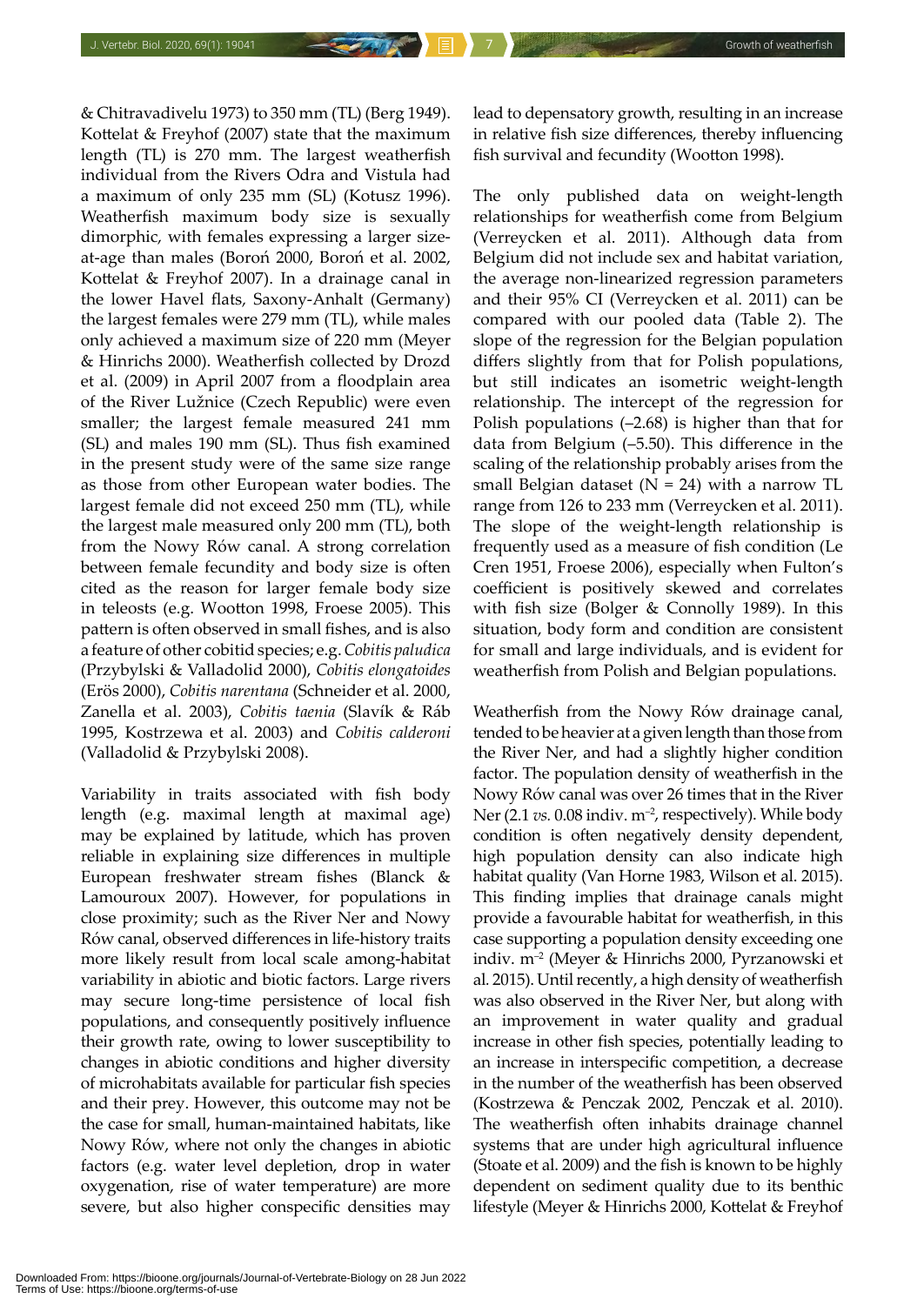2007). The weatherfish is also an opportunistic feeder and when the food base is scarce, can switch to a diet comprising large quantities of detritus (Pyrzanowski et al*.* 2019). Due to high flow variability in the River Ner, detritus deposits are eluted from the main river corridor and limited to a narrow bank zone. In contrast, in the Nowy Rów canal organic matter is in large quantities albeit frequently associated with low dissolved oxygen concentrations and a limited availability of preferred prey types*.* In drainage canals, weatherfish usually occur alone or with Prussian carp *Carassius gibelio*, which are also tolerant of low dissolved oxygen concentrations (Meyer & Hinrichs 2000, Pyrzanowski et al*.* 2015). During sampling in the Nowy Rów canal the only other fish species encountered were tench (*Tinca tinca*), which is in accordance with Schreiber et al. (2018), indicating a low number of piscivorous predators in artificial canals. In the River Ner only limited fish assemblage were noted (Kostrzewa & Penczak 2002) and weatherfish co-exist with bream (*Blicca bjoerkna*), roach (*Rutilus rutilus*), gudgeon (*Gobio gobio*), bleak (*Alburnus alburnus*), ruffe (*Gymnocephalus cernua*), perch (*Perca fluviatilis*), pike (*Esox lucius*) and burbot (*Lota lota*). In this fish assemblage, only the presence of pike and burbot may have a negative effect on the survival of small weatherfish.

In cobitids, especially the genera *Cobitis* and *Sabanejewia*, the sex ratio is usually biased to females due to polyploidy of females (Bohlen & Ritterbusch 2000). At both sites in our study the sex ratio did not differ from 1:1, which is typical for weatherfish and was reported by Meyer & Hinrichs (2000) from a drainage canal. The equal sex ratio we observed provides circumstantial evidence that the study populations are dominated by diploid individuals. Within the Cobitidae, the genus *Misgurnus* includes both diploid and tetraploid species (Vasil'ev et al. 1989). For both *M. fossilis*, and the related oriental weatherfish *M. anguillicaudatus*, bisexual diploid individuals are most common (Arai et al. 1993, Boroń 2000, Arai 2003). However, different levels of ploidy (triploids, tetraploids and intermediate aneuploids) may also occur in wild populations (Raicu & Taisescu 1972, Drozd et al. 2010).

The most frequently used structures for age determination in teleost fishes, including cobitids, are scales and otoliths. In cobitids, scale readings are imprecise due to the lack of a calcified scale centrum and poorly-defined annual increments (Fedorčák et al. 2017). Furthermore, the scales of weatherfish are small and hidden in the skin,

which is covered with an unusually dense layer of mucus. Age studies based on annual increments of the otoliths have proven effective for temperate fish taxa, including cobitids (Lampart-Kałużniacka et al. 2013), because they provide accurate estimates of age over the broadest age ranges whilst also relatively easy to prepare and interpret (Fowler 2009, Green et al. 2009).

Otolith readings from Nowy Rów and the River Ner indicated rapid growth rates for weatherfish in both studied populations, despite this being considered a slow-growing species. Weatherfish showed a maximum age of six years (Kottelat & Freyhof 2007, Mazurkiewicz 2012), and achieved a TL of approximately 44 mm in their first year, 88 mm in their second year, 137 mm in their third and 175 mm after four years (Table 3). After this initial period of rapid growth, growth rates declined. Five-year-old fish achieved a TL of 192 mm and six-year-old fish 229 mm. Weatherfish reared in carp (*Cyprinus carpio*) ponds can reach a size of 170 mm TL and mass of 21 g within two years. However, this rate of growth is only possible through access to an energy-rich diet and farm conditions (Boroń et al. 2002). In animals with indeterminate growth, such as teleost fishes, the growth trajectory is usually well approximated by the von Bertalanffy equation. In an asymptotic function like this, length represents a measure of growth capacity and derives from the allocation of resources to growth and reproduction (Kozłowski 1996). In older individuals, somatic body weight increase slows down, while relative contribution to reproduction tends to increase (Czarnołęski & Kozłowski 1998). In the present study, weatherfish caught in the Nowy Rów were on average longer in each age class than those from the River Ner, indicating a higher growth rate and reflecting a potentially more optimal habitat, rich in nutrients and free from predators.

Maximum lifespan was greater for females than males. This pattern has been seen in previous work on cobitids, for example in *C. paludica* (Przybylski & Valladolid 2000, Oliva-Paterna et al. 2002) and *C. calderoni* (Valladolid & Przybylski 2008). Strikingly, specimens younger than 2+ were absent at both study sites. A scarcity of some age groups or dominance of a particular sex in the population, especially in case of bottom-dwelling fishes, is not unusual and can arise from a length bias in sampling (Zalewski & Cowx 1990), or a sex-bias in habitat preferences (Băcescu 1962). The lack of juveniles in the 0+ and 1+ age classes among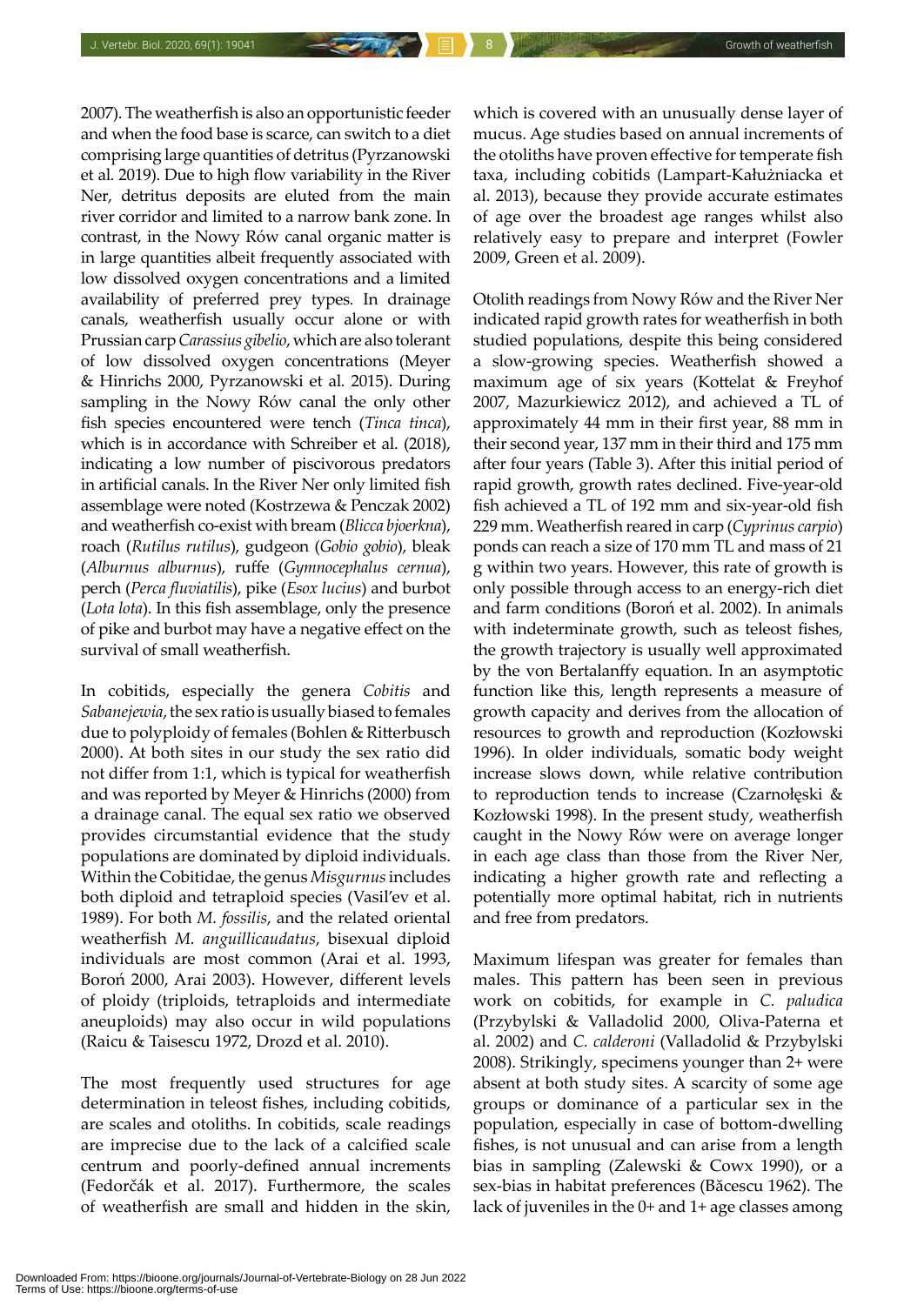weatherfish in the River Ner and in Nowy Rów canal may result from the morphology of these sites. As reported by Meyer & Hinrichs (2000), juvenile weatherfish prefer water depths below 0.1 m, which is characteristic of the reed zone and allows offspring to hide among vegetation or coarse detritus, while older individuals avoid areas of extremely shallow water. In contrast, larger fish, prefer deeper microhabitats overgrown by submerged, dense vegetation, such as Canadian waterweed (*Elodea canadensis*), floodplains typically used for spawning (Schreiber et al. 2018). This ontogenetic shift in microhabitat preferences of weatherfish is typical of many freshwater fishes.

In conclusion, this study provides the first data for the age structure and growth parameters of weatherfish based on an analysis of otoliths. We confirmed the deposition of annual increments in the sagittal otoliths, validating its utility in age and growth studies for this species. Otoliths proved useful for age estimation, study of growth rates and for estimating relationships between otolith morphometrics and fish length, in weatherfish and other cobitids. Weatherfish growth proved to be influenced by fish density, which may be a function of the size of sampling site, supporting higher growth in larger rivers, irrespective of

fish sex. Consequently, small human-maintained ditches, as more susceptible and more vulnerable, should be of particular concern for habitat managers when planning conservation measures for weatherfish. A particular focus should be to maintain the spatial continuity of ditches and to avoid excessive declines in water level which may result in a decline in their function as nurseries. A decline in the number of stretches supporting high densities of weatherfish may also result in a reduction in migration into larger rivers, where fish could achieve larger body size and higher reproductive success.

# Acknowledgements

*Special thanks are extended to Carl Smith for English correction and helpful suggestions on an earlier version of this manuscript. All procedures were carried out under permission from the Local Ethics Committee (66/ŁB729/ 2014) and the General Directorate of Environmental Protection (DZP-WG.6401.10.2/2014.bp). The study was conceived by K. Pyrzanowski. Specimens were collected and processed by K. Pyrzanowski, G. Zięba and M. Przybylski. Data were analysed by K. Pyrzanowski and M. Przybylski. The initial draft of the manuscript was prepared by K. Pyrzanowski with co-author contributions and revisions.*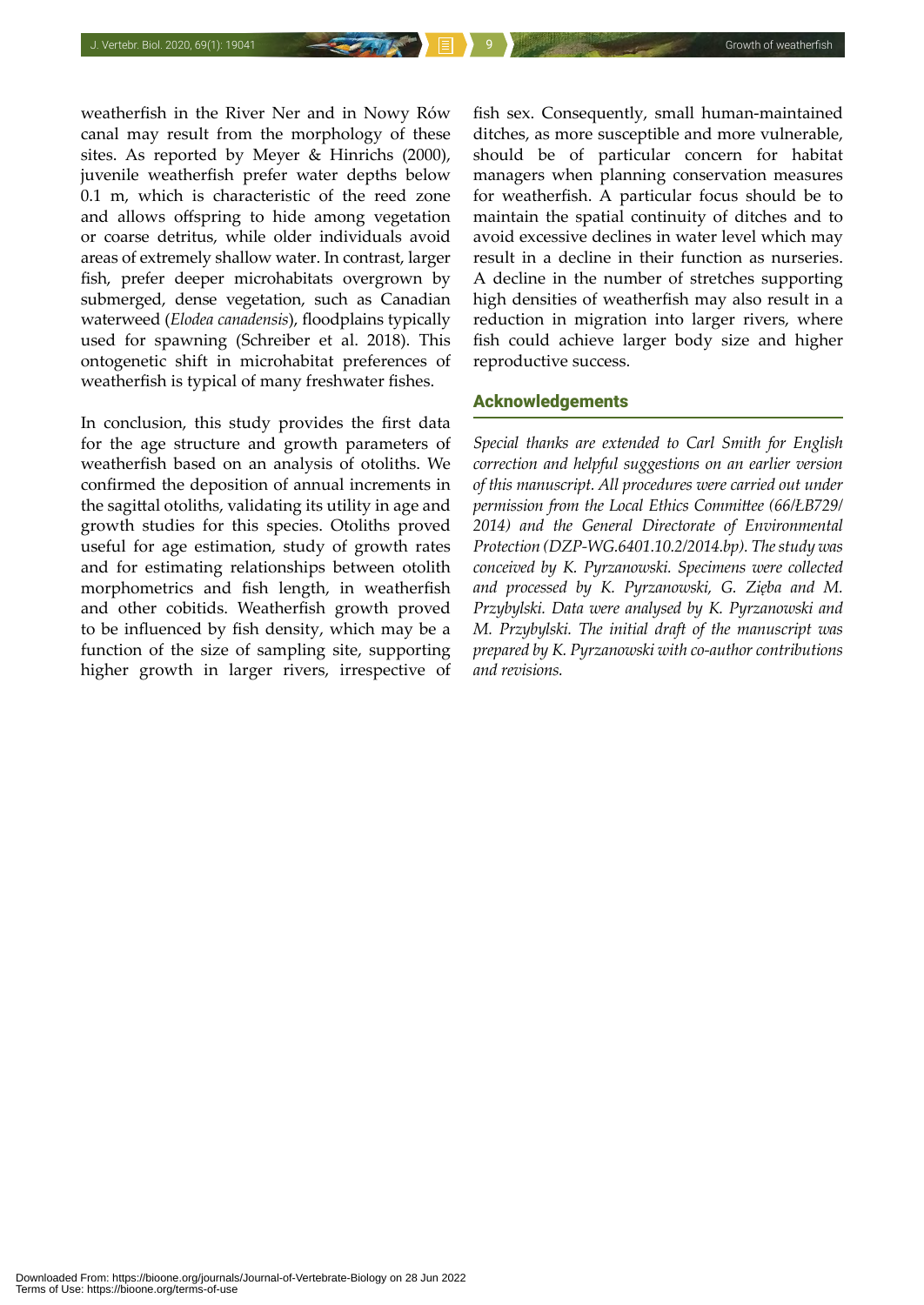#### **Literature**

- Arai K. 2003: Genetics of the loach, *Misgurnus anguillicaudatus*: recent progress and perspective. *Folia Biol. (Kraków) 51: 107–117*.
- Arai K., Matsubara K. & Suzuki R. 1993: Production of polyploids and viable gynogens using spontaneously occurring tetraploid loach, *Misgurnus anguillicaudatus*. *Aquaculture 117: 227– 235.*
- Băcescu M. 1962: Contribution à la systematique du genre *Cobitis*: description d'une espèce nouvelle, *Cobitis calderoni*, provenant de l'Espagne. *Rev. Roum. Biol. Sér. Biol. Anim. 4: 435–438*.
- Berg L.S. 1949: Freshwater fishes of the USSR and neighbouring countries. *Izdatel'stvo Akademii Nauk SSSR, Moskva-Leningrad. (in Russian)*
- Blanck A. & Lamouroux N. 2007: Large scale intraspecific variation in life history traits of European freshwater fish. *J. Biogeogr. 34: 862–875.*
- Bohlen J. & Ritterbusch D. 2000: Which factors affect sex ratio of spined loach (genus *Cobitis*) in Lake Müggelsee? *Environ. Biol. Fishes 59: 347–352.*
- Bohlen J., Šlechtová V., Doarido I. & Ráb P. 2007: Low mitochondrial divergence indicates a rapid expansion across Europe in the weather loach, *Misgurnus fossilis* (L.). *J. Fish Biol. 71: 186–194.*
- Bolger T. & Connolly P.L. 1989: The selection of suitable indices of the measurement and analysis of fish condition. *J. Fish Biol. 34: 171–182.*
- Boroń A. 2000: Cytogenetic characterization of the loaches of the genera *Sabanejewia*, *Misgurnus* and *Barbatula* (Pisces, Cobitidae). *Folia Zool. 49 (Suppl. 1): 37–44.*
- Boroń A., Kotusz J. & Przybylski M. 2002: Spined loach, golden spined loach, weatherfish, stone loach. *Wydawnictwo IRŚ, Olsztyn. (in Polish)*
- Czarnołęski M. & Kozłowski J. 1998: Do Bertalanffy's growth curves result from optimal resource allocation? *Ecol. Lett. 1: 5–7.*
- Drozd B., Flajšhans M. & Ráb P. 2010: Sympatric occurrence of triploid, aneuploid and tetraploid weatherfish *Misgurnus fossilis* (Cypriniformes, Cobitidae). *J. Fish Biol. 77: 2163–2170*.
- Drozd B., Kouřil J., Bláha M. & Hamáčková J. 2009: Effect of temperature on early life history in weatherfish, *Misgurnus fossilis* (L. 1758). *Knowl. Manag. Aquat. Ecosyst. doi: 10.1051/kmae/2009010.*
- Erös T. 2000: Population biology of *Cobitis elongatoides*  in a lowland stream of the Middle Danube (Hungary). *Folia Zool. 49 (Suppl. 1): 151–157.*
- European Union 1992: Council directive 92/43/ EEC on the conservation of natural habitats and wild fauna and flora. *Official Journal of*

*the European Union L206, Strasbourg, Germany. http://eurlex.europa.eu/LexUriServ/LexUriServ. do?uri=CONSLEG:1992L0043:20070101:EN:PDF*

- Fedorčák J., Koščo J., Halačka K. & Manko P. 2017: Growth differences in different biotypes of the hybrid complex of *Cobitis elongatoides* × *Cobitis tanaitica* (Actinopterygii: Cypriniformes: Cobitidae) in the Okna River (Danube River basin), Slovakia. *Acta Ichthyol. Piscat. 47: 125–132.*
- Fowler A.J. 2009: Age in years from otolith of adult tropical fish. In: Green B.S., Mapstone B.P., Carlos G. & Begg G.A. (eds.), Tropical fish Otoliths: information for assessment, management and ecology. *Springer, Dordrecht, Heidelberg, London, New York: 56–92.*
- Francis R.I.C.C. 1990: Back-calculation of fish length: a critical review. *J. Fish Biol. 36: 883–902.*
- Freyhof J. & Brooks E. 2011: European Red List of freshwater fishes. *Publications Office of the European Union, Luxembourg.*
- Froese R. 2005: Life-history strategies of recent fishes: a meta-analysis. *Habilitationsschrift, Leibniz Institut für Meereswissenschaften: 208–209.*
- Froese R. 2006: Cube law, condition factor and weightlength relationships: history, meta-analysis and recommendations. *J. Appl. Ichthyol. 22: 241–253.*
- Gayanilo F.C., Sparre P. & Pauly D. 1994: The FAO-ICLARM Stock Assessment Tools (FiSAT) user's guide. *FAO Computerized Information Series, Rome.*
- Green B.S., Mapstone B.P., Carlos G. & Begg G.A. 2009: Introduction to otoliths and fisheries in the tropic. In: Green B.S., Mapstone B.P., Carlos G. & Begg G.A. (eds.), Tropical fish Otoliths: information for assessment, management and ecology. *Springer, Dordrecht, Heidelberg, London, New York.*
- Hartvich P., Lusk S. & Rutkayová J. 2010: Threatened fishes of the world: *Misgurnus fossilis* (Linnaeus, 1758) (Cobitidae). *Environ. Biol. Fishes 87: 39–40.*
- Ibrahim L., Preuss T.G., Ratte H.T. & Hommen U. 2013: A list of fish species that are potentially exposed to pesticides in edge-of-field water bodies in the European Union – a first step towards identifying vulnerable representatives for risk assessment. *Environ. Sci. Pollut. Res. 20: 2679–2687.*
- Javahery S., Nekoubim H. & Moradlu A.H. 2012: Effect of anaesthesia with clove oil in fish (review). *Fish Physiol. Biochem. 38: 1545–1552.*
- Kostrzewa J. & Penczak T. 2002: The state of ichthyofauna of the River Ner basin and the prospects of its restitution. Report on the state of the environment in the Łódź Voivodeship in 2001. *Biblioteka Monitoringu Środowiska, Łódź: 100–102. (in Polish)*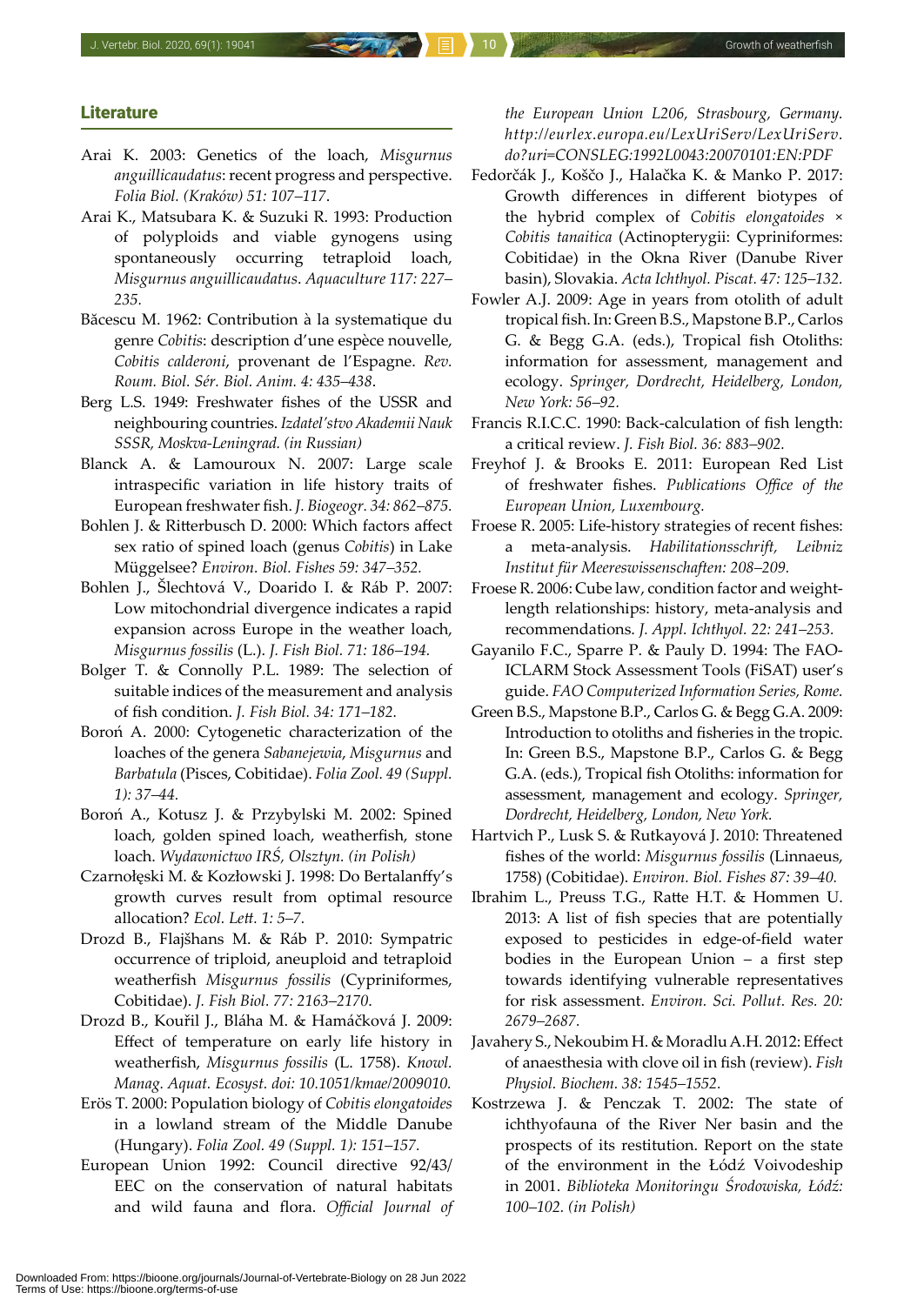- Kostrzewa J., Przybylski M., Marszał L. & Valladolid M. 2003: Growth and reproductive biology of *Cobitis* sp. in Lake Lucień, Poland. *Folia Biol. (Kraków). 51: 179–182.*
- Kottelat M. & Freyhof J. 2007: Handbook of European freshwater fishes. *Cornol, Switzerland and Berlin, Germany.*
- Kotusz J. 1995: Morphological characteristics of the mud loach *Misgurnus fossilis* (L.) (Pisces: Cobitidae) from the Mid Odra and Vistula River Basins. *Acta Ichthyol. Piscat. 25: 3–14.*
- Kozłowski J. 1996: Optimal allocation of resources explains interspecific life-history pattern in animals with indeterminate growth. *Proc. R. Soc. Lond. B 263: 559–566.*
- Lampart-Kałużniacka M., Pietraszewski D., Marszał L. et al. 2013: Age validation of spined loach (*Cobitis taenia*) and golden loach (*Sabanejewia aurata*) using some calcinated structures. *Roczniki Ochrony Środowiska 15: 1041–1052. (in Polish with English summary)*
- Le Cren E.D. 1951: The length-weight relationship and seasonal cycle in gonad and condition in the perch (*Perca fluviatilis*). *J. Anim. Ecol. 20: 201–219.*
- Mazurkiewicz J. 2012: Weatherfish *Misgurnus fossilis* Linnaeus, 1758. In: Makomaska-Juchiewicz M. & Baran P. (eds.), Monitoring of animal species. Methodological guide, vol. 3. *GIOŚ, Warszawa: 264–275*. *(in Polish)*
- Meyer L. & Hinrichs D. 2000: Microhabitat preferences and movements of the weatherfish, *Misgurnus fossilis* in a drainage channel. *Environ. Biol. Fishes 58: 297–306.*
- Moreau J., Belaud A., Dauba F. & Nelva A. 1985: A model for rapid growth evaluation in fishes: the case of the cyprinids of some large French rivers. *Hydrobiologia 120: 225–227.*
- Moyle P.B. & Cech J.J., Jr. 2000: Fishes an introduction to ichthyology. *Prentice-Hall, Uppersaddle River, New Jersey.*
- Munro J.L. & Pauly D. 1983: A simple method for comparing the growth of fish and invertebrates. *FishByte 1: 5–6.*
- Muus B.J. & Dahlström P. 1968: Süßwasserfische. *BLV Verlagsgesellschaft, München: 224.*
- Oliva O. & Chitravadivelu K. 1973: Morphometrical note on the weatherfish, *Misgurnus fossilis* (Linnaeus, 1758) (Osteichthyes – Cobitidae). *Věst. Čs. Spol. Zool. 37: 257–281.*
- Oliva-Paterna F.J., Torralba M.M. & Fernández-Delgado C. 2002: Age, growth and reproduction of *Cobitis paludica* in a seasonal stream. *J. Fish Biol. 60: 389–404.*
- Pekárik L., Koščo J., Košuthová L. & Košuth P. 2008: Coenological and habitat affinities of *Cobitis elongatoides*, *Sabanejewia balcanica* and *Misgurnus fossilis* in Slovakia. *Folia Zool. 57 (1–2): 172–180.*
- Penczak T., Kruk A., Grabowska J. et al. 2010: Influence of gradual improvement in water quality on the regeneration of fish fauna in the Ner River. *Roczniki Naukowe PZW 23: 97–117. (in Polish with English summary).*
- Przybylski M. & Valladolid M. 2000: Age and growth of *Cobitis paludica* in the Lozoya River (Central Spain). *Folia Zool. 49 (Suppl. 1): 129–134.*
- Pyrzanowski K., Zięba G., Dukowska M. et al. 2019: The role of detritivory as a feeding tactic in a harsh environment – a case study of weatherfish (*Misgurnus fossilis*). *Sci. Rep. 9: 8467.*
- Pyrzanowski K., Zięba G. & Przybylski M. 2015: Artificial drainage ditches as undervalued habitats of threatened fish species – a case of weatherfish *Misgurnus fossilis* in the Natura 2000 site 'Pradolina Bzury-Neru PLH100006'. *Chrońmy Przyr. Ojcz. 71: 266–272. (in Polish with English summary)*
- R Development Core Team 2018: R: a language and environment for statistical computing. *R Foundation for Statistical Computing, Vienna.*
- Raicu P. & Taisescu E. 1972: *Misgurnus fossilis*, a tetraploid fish species. *J. Hered. 63: 92–94.*
- Ricker W.E. 1975: Computation and interpretation of biological statistics of fish populations. *Bulletin 191, Fisheries Research Board of Canada: 1–382.*
- Schneider D., Mustafić P., Mrakovčić M. & Mihaljević Z. 2000: Some aspects of the biology of the Neretvan spined loach. *Folia Zool. 49 (Suppl. 1): 159–165.*
- Schreiber B., Korte E., Schmidt T. & Schulz R. 2018: Reintroduction and stock enhancement of European weatherfish (*Misgurnus fossilis* L.) in Rhineland-Palatinate and Hesse, Germany. *Knowl. Manag. Aquat. Ecosyst. 419: 43.*
- Slavík O. & Ráb P. 1995: Effect of microhabitat on the age and growth of two stream-dwelling populations of spined loach, *Cobitis taenia*. *Folia Zool. 44: 167–174.*
- Smith R.J. 2009: Use and misuse of the reduced major axis for line-fitting. *Am. J. Phys. Anthropol. 140: 76–486.*
- StatSoft 2011: STATISTICA (data analysis software system), version 10. *www.statsoft.com*
- Stoate C., Báldi A., Beja P. et al. 2009: Ecological impacts of early 21<sup>st</sup> century agricultural change in Europe – a review. *J. Environ. Manag. 91: 22–46.*
- Taylor C.C. 1962: Growth equation with metabolic parameters. *J. Cons. Int. Explor. Mer. 27: 270–286.*